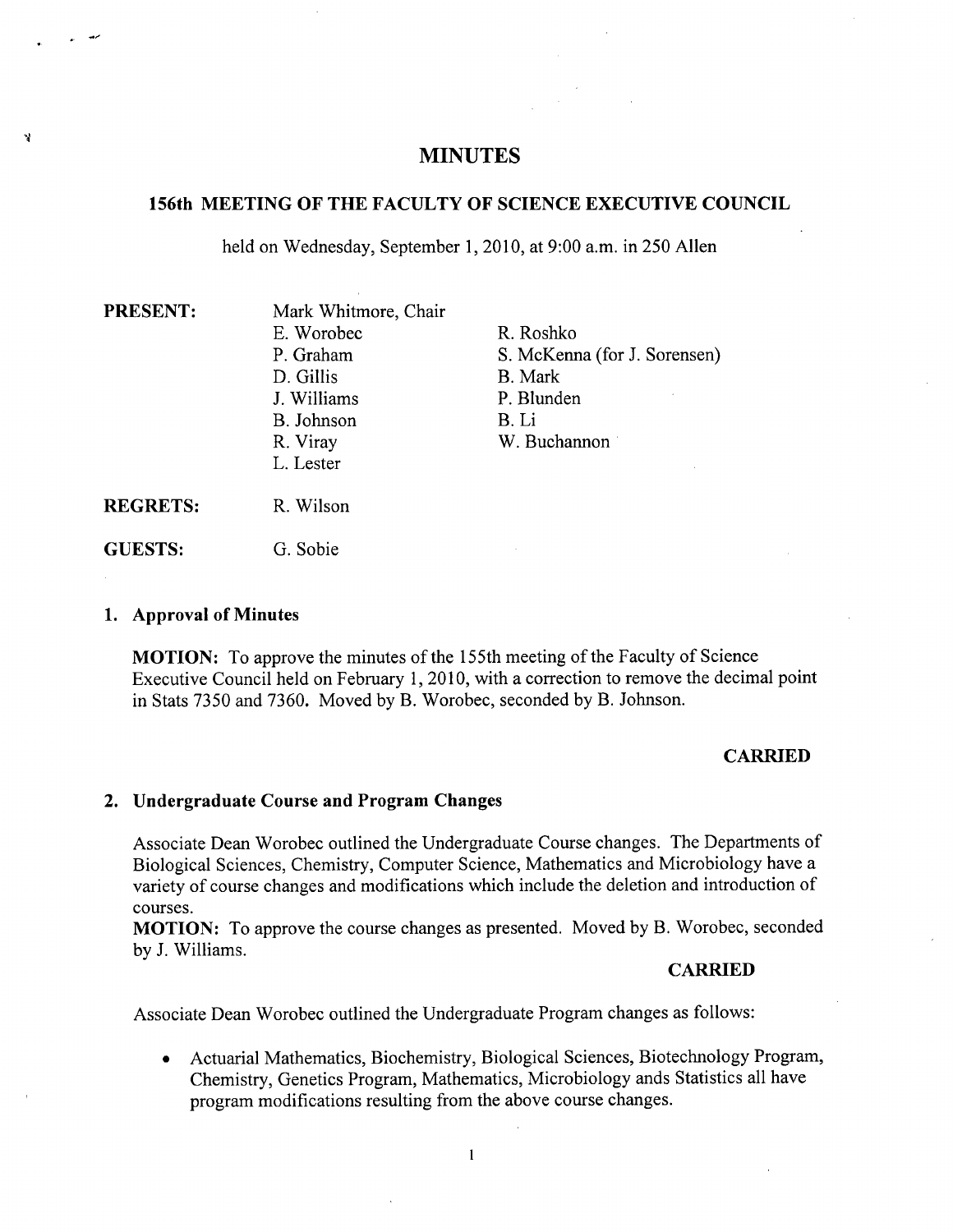- Changes to the Honours Degree
	- Change the Honours GPA entry requirement from 2.50 to 3.00
	- Remove the C+ requirement in Honours specific courses for continuation
	- Remove the C+ requirement in Honours specific courses for graduation
- Changes to the General Degree:
	- Proposed changes to the General Degree introductory regulations to allow for more flexibility in course pairings.
- Computer Science Changes to the Honours and Major Degree entry requirements in keeping with the Faculty wide effort to streamline entry, continuation and graduation requirements.
- Physics and Astronomy Introduction of Focus Areas in Electrical Engineering for ease of transfer between programs in Physics and Astronomy and Electrical and Computer Engineering programs.

**MOTION:** To recommend to Faculty Council approval of the package of undergraduate program changes as presented. Moved by B. Worobec, seconded by J. Williams. (Note: With some minor editorial changes)

## **CARRIED**

## **Graduate Course and Program Changes**

Associate Dean, Peter Graham, outlined the proposed changes to the Graduate Program in Computer Science, resulting from the department's external graduate program review. The proposed changes include:

- Changes in credit hours and grading to COMP 7220
- Change in the number of credit hours in the thesis M.Sc. program
- Elimination of comprehensive examinations

**MOTION:** To recommend to Faculty Council the proposed course and program changes in Computer Science (letter from May 19, 2010). Moved by P. Graham, seconded by **B.** Li.

## **CARRIED**

#### **Approval of Draft Agenda for Faculty Council**

**MOTION:** To approve the draft agenda of the Faculty Council meeting scheduled for September 14, 2010. Moved by B. Johnson, seconded by D. Gillis.

#### **CARRIED**

## **Adjournment**

The meeting adjourned at 10:45.